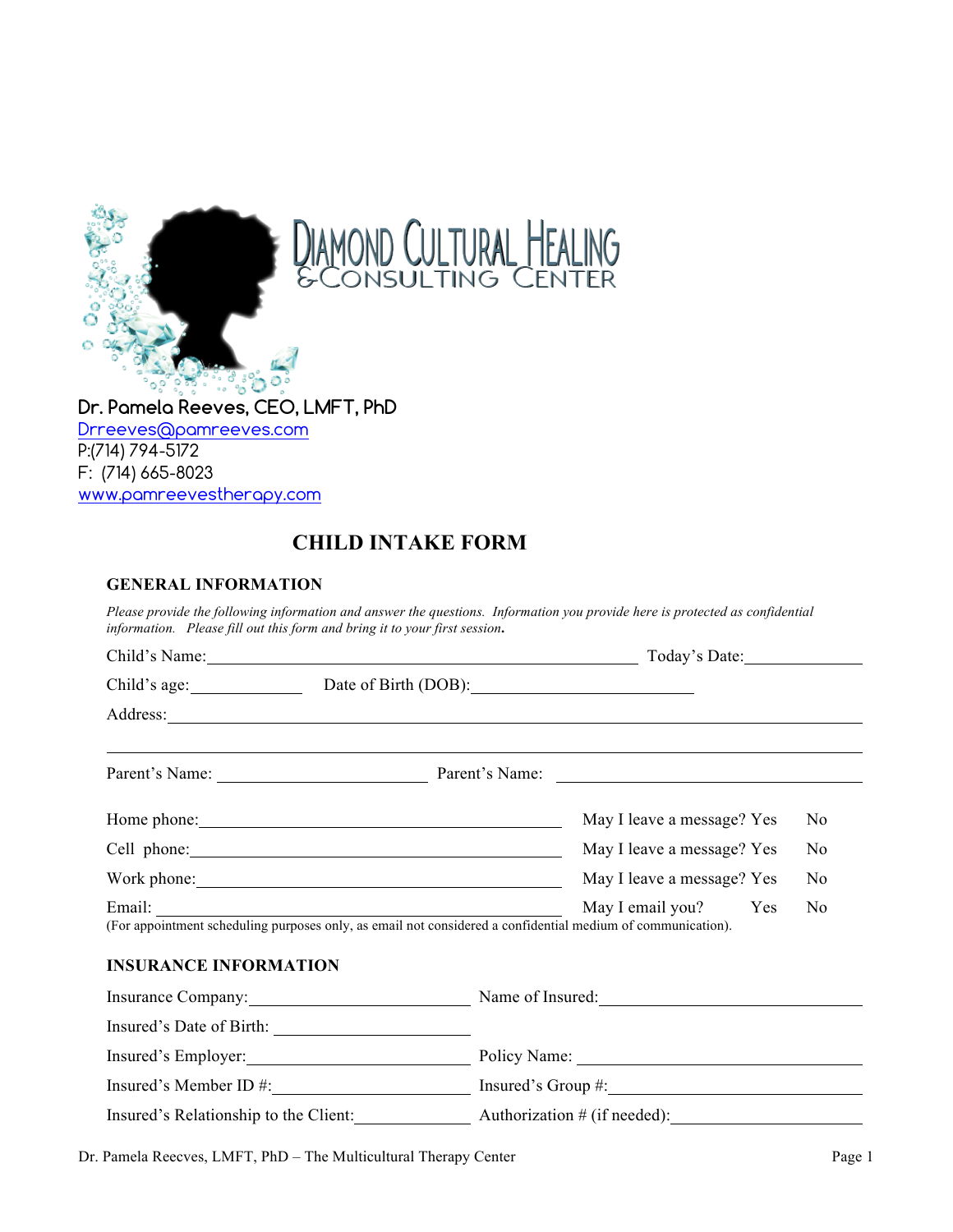| Customer Service Phone $#$ (for MH/SA): |  |
|-----------------------------------------|--|
|-----------------------------------------|--|

Address for Submitting Claims:

Who referred your child? Please provide agency/professional's name & tel #:

| May I contact the agency/person to thank them for referring y<br>vou. | $\sqrt{2}$<br>N. | 101t1a |
|-----------------------------------------------------------------------|------------------|--------|
|                                                                       |                  |        |

What is the main reason(s) you're seeking help for your child? (Include how long he/she's had these symptoms or problems):

What are your hopes regarding your child's therapy?

## **HEALTH & MENTAL HEALTH INFORMATION**

Does your child currently have any medical problems?

Has your child ever been treated for any of the following? If so please circle and describe: Head injury or loss of consciousness, frequent ear infections, tubes placed, hearing or vision problems, headaches, meningitis, seizures, asthma, elevated lead levels, slow/fast growth, allergies, cancer, surgeries, any other conditions:

Has your child previously seen a therapist or psychiatrist? If so, what year? Who did he/she see and for what reason? About how many meetings did your child have? Was the experience helpful or not? How so?

Has your child ever been hospitalized for medical or mental illness? If so, list when, where, & reason:

Please list your child's current prescription medications with dosage (psychiatric and general health):

Please list any previous psychiatric medications (with dosage and dates):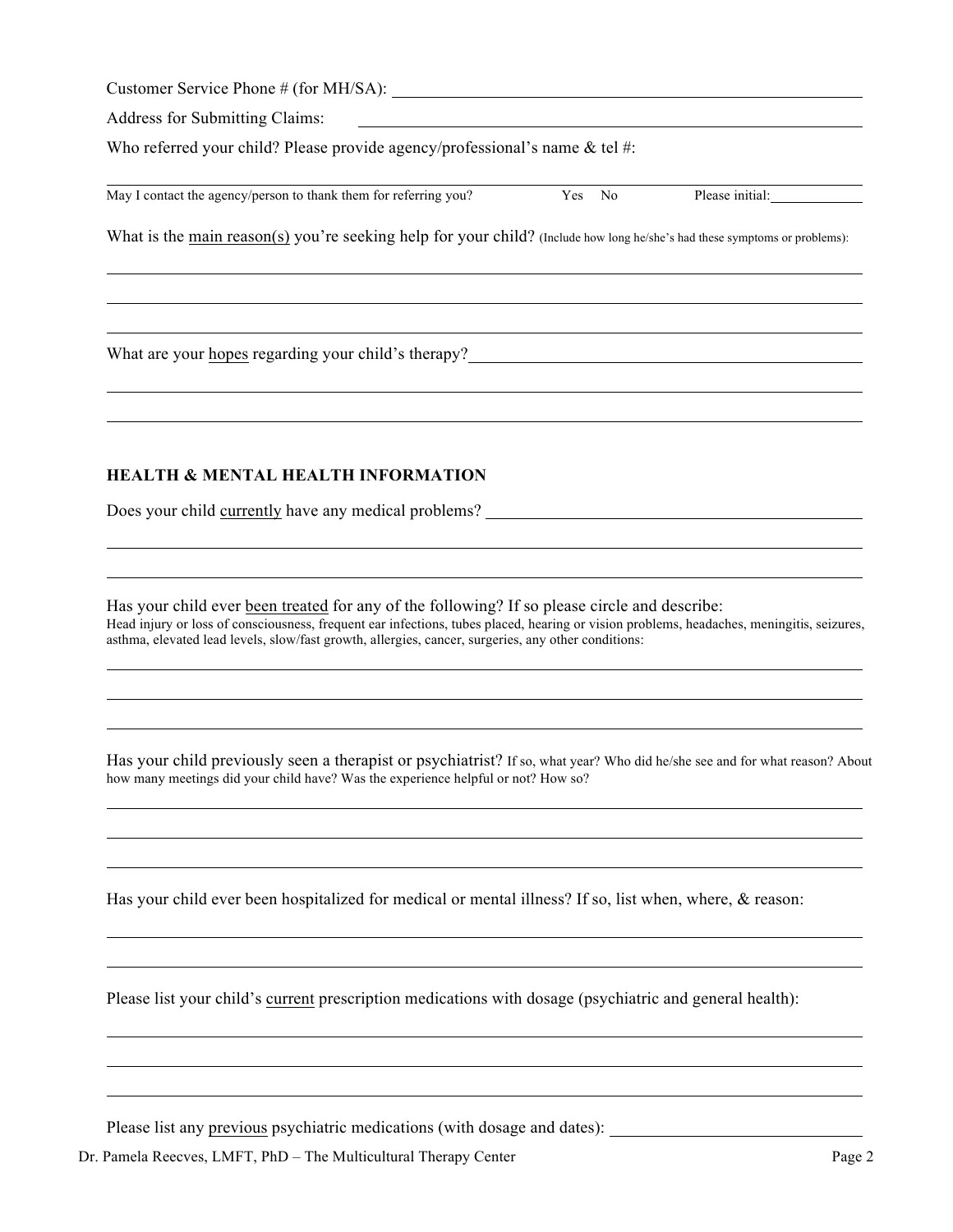Do you suspect or know your child drinks alcohol or uses recreational drugs? If so, what kind & how often?

| Do you or anyone close to your child consider his/her use to be a problem? |                                  |  |  |  |  |
|----------------------------------------------------------------------------|----------------------------------|--|--|--|--|
| Who is your child's primary care physician?                                |                                  |  |  |  |  |
| Who is your child's psychiatrist (if applicable)?                          |                                  |  |  |  |  |
| When was your child's last complete physical exam (mo/year)?               |                                  |  |  |  |  |
| How many times a week does your child exercise?                            | What type $\&$ how many minutes? |  |  |  |  |
|                                                                            |                                  |  |  |  |  |
| What types of food does he/she often eat?                                  |                                  |  |  |  |  |

# **YOUR CHILD'S FAMILY**

|                                                                                                                                   | <b>BIOLOGICAL MOTHER</b>                                                                                                          |           |        |                                                                                                                                   | <b>BIOLOGICAL FATHER</b> |  |
|-----------------------------------------------------------------------------------------------------------------------------------|-----------------------------------------------------------------------------------------------------------------------------------|-----------|--------|-----------------------------------------------------------------------------------------------------------------------------------|--------------------------|--|
| Current age, or<br>If deceased date, age, & cause of<br>death                                                                     |                                                                                                                                   |           |        |                                                                                                                                   |                          |  |
| <b>Country of Origin</b>                                                                                                          |                                                                                                                                   |           |        |                                                                                                                                   |                          |  |
| Occupation                                                                                                                        |                                                                                                                                   |           |        |                                                                                                                                   |                          |  |
| <b>Religious/Spiritual Affiliation</b><br>(if any)                                                                                |                                                                                                                                   |           |        |                                                                                                                                   |                          |  |
| <b>Highest grade completed</b>                                                                                                    |                                                                                                                                   |           |        |                                                                                                                                   |                          |  |
| Any history of the following<br>(please circle)                                                                                   | Learning Problems<br><b>Speech Problems</b><br><b>Medical Problems</b><br><b>Emotional Problems</b><br>Alcohol or Substance Abuse |           |        | Learning Problems<br><b>Speech Problems</b><br><b>Medical Problems</b><br><b>Emotional Problems</b><br>Alcohol or Substance Abuse |                          |  |
| Describe each parent's<br>relationship with the child<br>Give some examples of things that you<br>do together & feelings you have |                                                                                                                                   |           |        |                                                                                                                                   |                          |  |
| Parents are (choose one):                                                                                                         | Married                                                                                                                           | Separated |        | Divorced                                                                                                                          | Living Together          |  |
| If separated or divorced, how old was your child when the separation occurred?                                                    |                                                                                                                                   |           |        |                                                                                                                                   |                          |  |
| Child lives with (choose one):                                                                                                    | Both parents                                                                                                                      | Mother    | Father |                                                                                                                                   | Other                    |  |
| Who has legal custody?                                                                                                            |                                                                                                                                   |           |        |                                                                                                                                   |                          |  |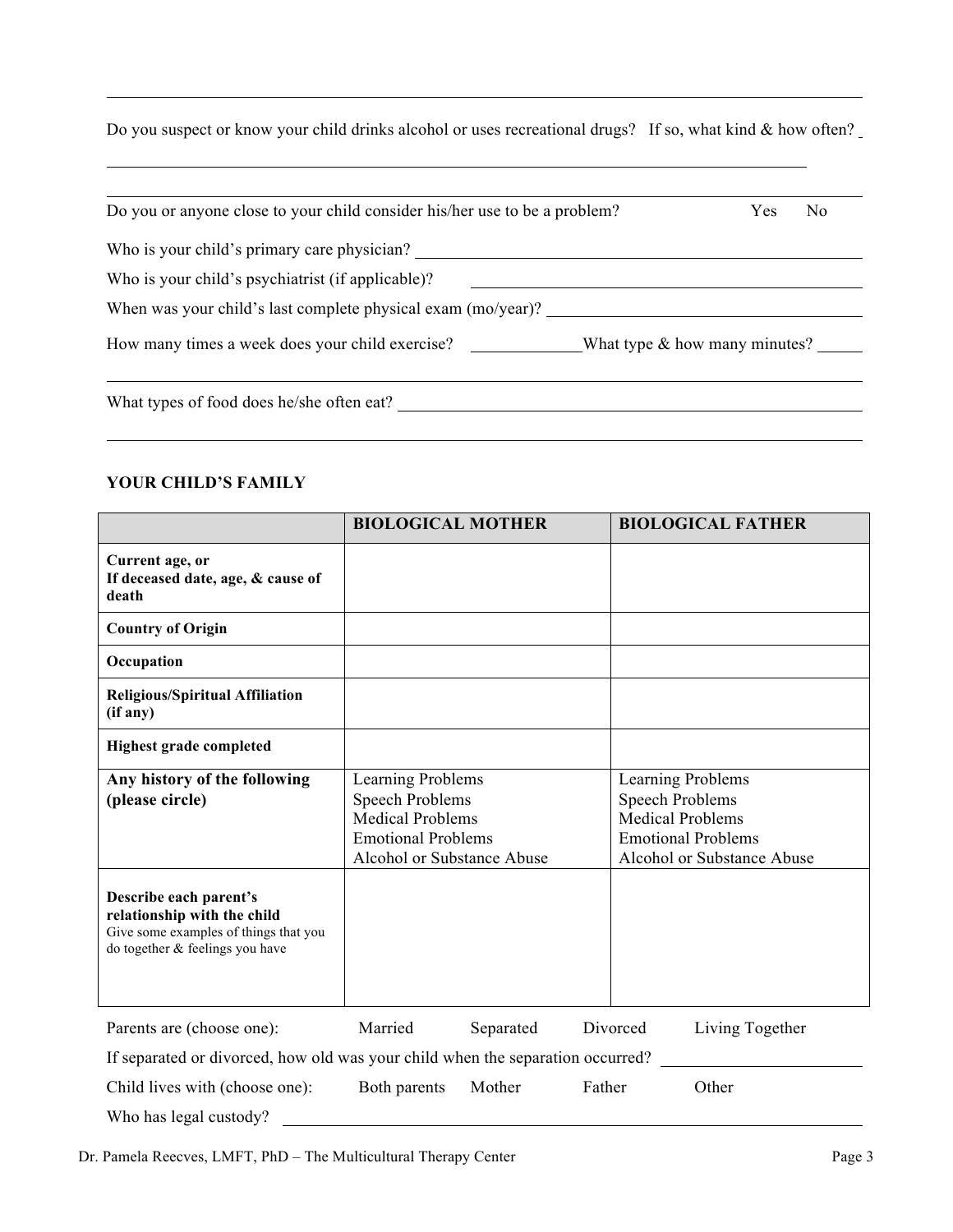Please describe the current visitation schedule (if any) and type of communication with child's other parent:

#### **Siblings**

Please list your child's brothers and sisters in the order of birth (including adopted or step siblings).

| First name | Biological,<br><b>Adopted or</b><br><b>Step</b> | Current<br>Age | <b>School</b><br>grade? | Male/<br>Female | <b>Lives</b><br>with you?<br>(Yes/No) | Any medical, social or<br>academic problems (please list<br>for each)? |
|------------|-------------------------------------------------|----------------|-------------------------|-----------------|---------------------------------------|------------------------------------------------------------------------|
|            |                                                 |                |                         |                 |                                       |                                                                        |
|            |                                                 |                |                         |                 |                                       |                                                                        |
|            |                                                 |                |                         |                 |                                       |                                                                        |
|            |                                                 |                |                         |                 |                                       |                                                                        |
|            |                                                 |                |                         |                 |                                       |                                                                        |
|            |                                                 |                |                         |                 |                                       |                                                                        |

#### **FAMILY MENTAL HEALTH HISTORY**

In the section below identify if any members of your family and extended family has a history of any of the following. If yes, please indicate the family member's relationship to you in the space provided.

|                                      | Please circle | List Family Member(s) |
|--------------------------------------|---------------|-----------------------|
| Anxiety (general)                    | Yes No        |                       |
| <b>Obsessive Compulsive Behavior</b> | Yes No        |                       |
| Depression                           | Yes No        |                       |
| Suicide Attempts                     | Yes No        |                       |
| Bipolar/Manic Depressive             | Yes No        |                       |
| Alcoholism                           | Yes No        |                       |
| Substance Abuse                      | Yes No        |                       |
| Domestic Violence                    | Yes No        |                       |
| <b>Eating Disorders</b>              | Yes No        |                       |
| Obesity                              | Yes No        |                       |
| Schizophrenia                        | Yes No        |                       |
| Counseling or Psychotherapy          | Yes No        |                       |
| Psychiatric Hospitalizations         | Yes No        |                       |

#### **YOUR CHILD'S DEVELOPMENTAL HISTORY**

#### **Pregnancy and Birth**

Where there any complications during pregnancy (high blood pressure, diabetes, hospitalization): If so, please describe:

| Medications used during pregnancy? Please list: |      |                |           |  |
|-------------------------------------------------|------|----------------|-----------|--|
| Smoking?                                        | Yes: | N <sub>0</sub> | How much? |  |
| Alcohol intake?                                 | Yes. | N <sub>0</sub> | How much? |  |
| Drug intake?                                    | Yes  | N <sub>0</sub> | How much? |  |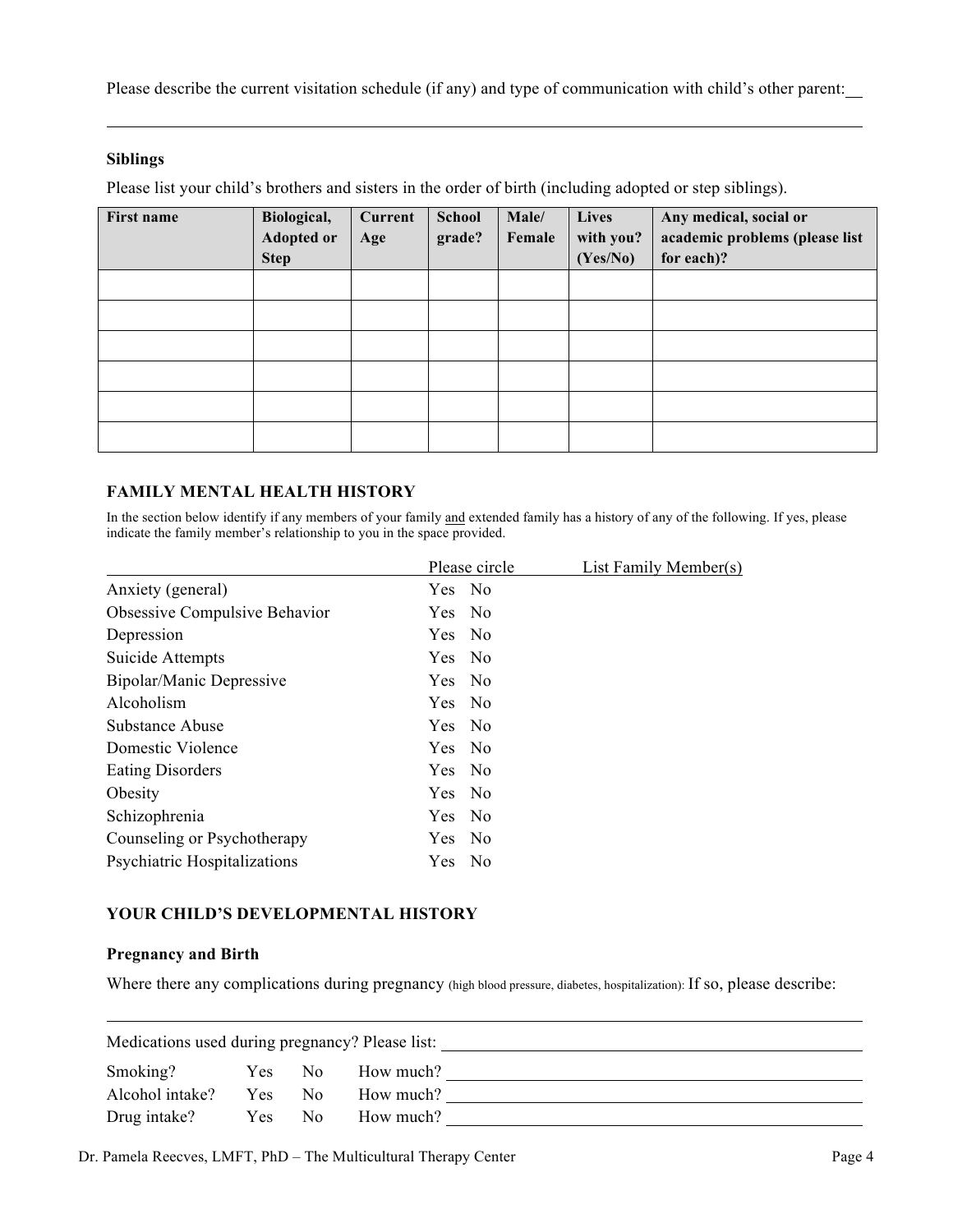| Length of pregnancy? Weeks Age of mother at birth:                    |  |  |  |  |  |  | Birth weight:                                                                                     |  |
|-----------------------------------------------------------------------|--|--|--|--|--|--|---------------------------------------------------------------------------------------------------|--|
| Were there any complications during delivery? If so, please describe: |  |  |  |  |  |  |                                                                                                   |  |
| Length of stay in the hospital? Mother: (days) Child: (days) Child:   |  |  |  |  |  |  |                                                                                                   |  |
| <b>Developmental Milestones and Early Development</b>                 |  |  |  |  |  |  |                                                                                                   |  |
|                                                                       |  |  |  |  |  |  | At what age did your child do the following (indicate approximate month or year of age for each): |  |
|                                                                       |  |  |  |  |  |  |                                                                                                   |  |
| First Words First Phrases                                             |  |  |  |  |  |  |                                                                                                   |  |
| Toilet trained? Yes No If yes, days? Nights?                          |  |  |  |  |  |  |                                                                                                   |  |
|                                                                       |  |  |  |  |  |  | Has your child wet or soiled himself after being trained? Yes No If yes, until what age?          |  |
|                                                                       |  |  |  |  |  |  | Enjoyed cuddling? Yes No Fussy, Irritable? Yes No More active than other babies? Yes No           |  |
|                                                                       |  |  |  |  |  |  | If your child has siblings, was development different in any way? Explain:                        |  |

# **YOUR CHILD'S SCHOOL, HOME, SOCIAL & PERSONAL FUNCTIONING**

| <b>School/Academics</b>                       |                                                                                                      |
|-----------------------------------------------|------------------------------------------------------------------------------------------------------|
|                                               | Your child's current grade? _________ Has he/she ever repeated a grade? Yes No If so, which?         |
|                                               | Public or Private (circle one)?                                                                      |
|                                               | Street Address: New York Changes and Street Address:                                                 |
|                                               |                                                                                                      |
|                                               |                                                                                                      |
|                                               | Where any problems detected in your child's kindergarten screening? Yes No<br>If so, please explain: |
| Is your child in a regular classroom? Yes No  | Does your child have an IEP ? Yes<br>N <sub>0</sub>                                                  |
| Has your child ever received tutoring? Yes No |                                                                                                      |
|                                               |                                                                                                      |
|                                               |                                                                                                      |
|                                               | Are you satisfied with your child's educational program? Yes No Please explain: ___________________  |
| <b>Home/Family Life</b>                       | ,我们也不会有什么。""我们的人,我们也不会有什么?""我们的人,我们也不会有什么?""我们的人,我们也不会有什么?""我们的人,我们也不会有什么?""我们的人                     |
|                                               | What are 5 things that you enjoy most about your child?                                              |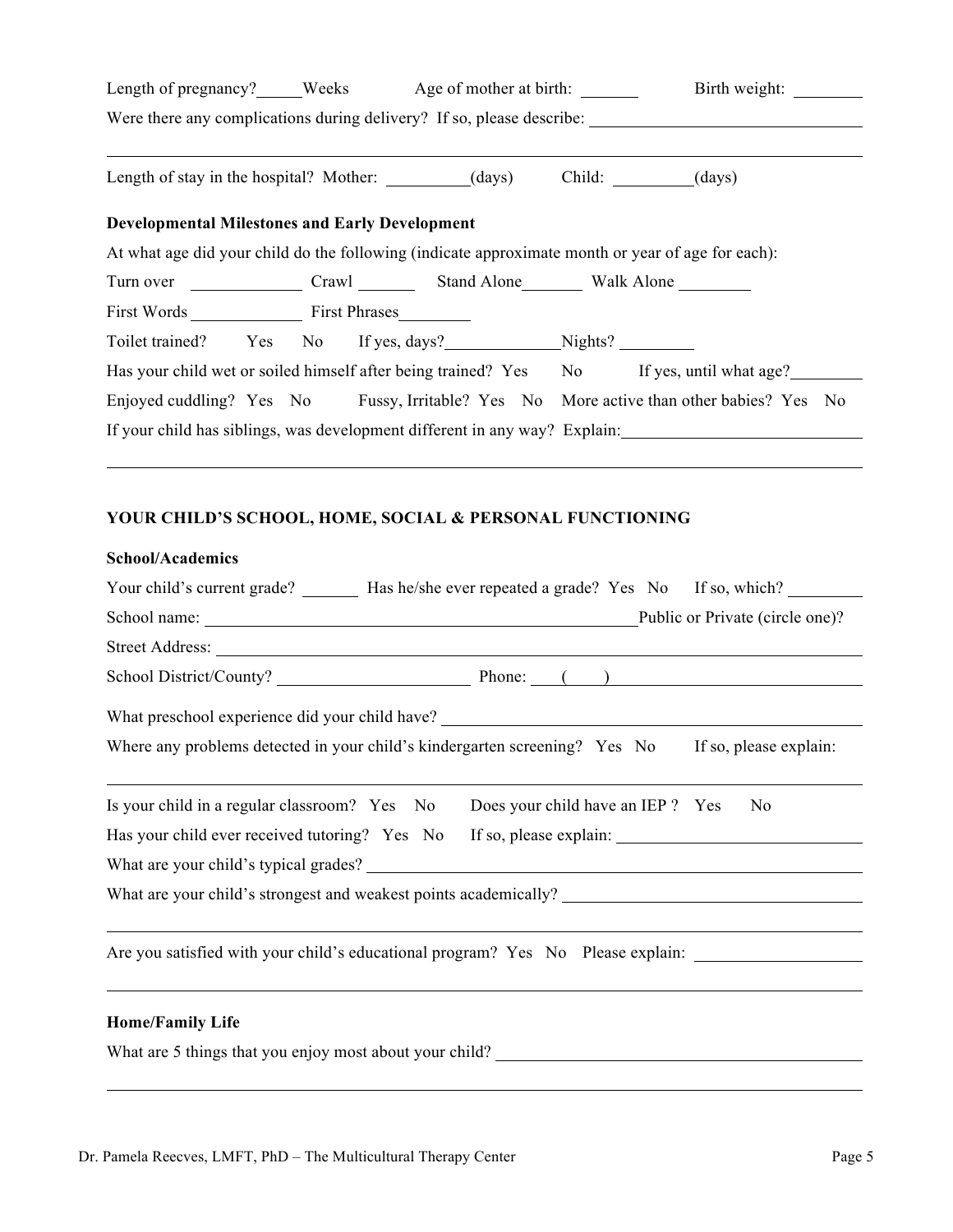| Does your child listen and obey instructions 75% of the time? Yes No |
|----------------------------------------------------------------------|
|                                                                      |
|                                                                      |
|                                                                      |
| What are some of your areas of needed growth?                        |
| What are your child's strengths (things he/she is good at)?          |
|                                                                      |
| <b>Social and Community Engagement</b>                               |
|                                                                      |
|                                                                      |
|                                                                      |
| Who are some of your child's closest friends (first name)            |

# **Your Child's Symptoms or Problems**

How much are each of the following areas currently a problem for your child?

|                                     | Not at all | A little<br>2  | Somewhat<br>3 | Considerably   | <b>Terribly</b><br>5 |
|-------------------------------------|------------|----------------|---------------|----------------|----------------------|
| Anxiety                             | 1          | 2              | 3             | 4              | 5                    |
| Physical Problems                   |            | 2              | 3             | 4              | 5                    |
| Sleep Problems                      | 1          | 2              | 3             | $\overline{4}$ | 5                    |
| Depression                          |            | 2              | 3             | 4              | 5                    |
| Alcohol or Substance Abuse          |            | 2              | 3             | 4              | 5                    |
| Parent-Child Conflicts              |            | $\mathfrak{D}$ | 3             | 4              | 5                    |
| <b>Sibling Conflicts</b>            | 1          | 2              | 3             | 4              | 5                    |
| Social Relationships                | 1          | 2              | 3             | 4              | 5                    |
| School Problems                     |            | 2              | 3             | 4              | 5                    |
| <b>Sexual Problems</b>              |            | 2              | 3             | 4              | 5                    |
| Spiritual/religious                 |            | 2              | 3             | 4              | 5                    |
| Legal problems                      | 1          | 2              | 3             | 4              | 5                    |
| <b>Eating Disorder</b>              |            | 2              | 3             | 4              | 5                    |
| Abuse (physical, emotional, sexual) |            | 2              | 3             | 4              | 5                    |